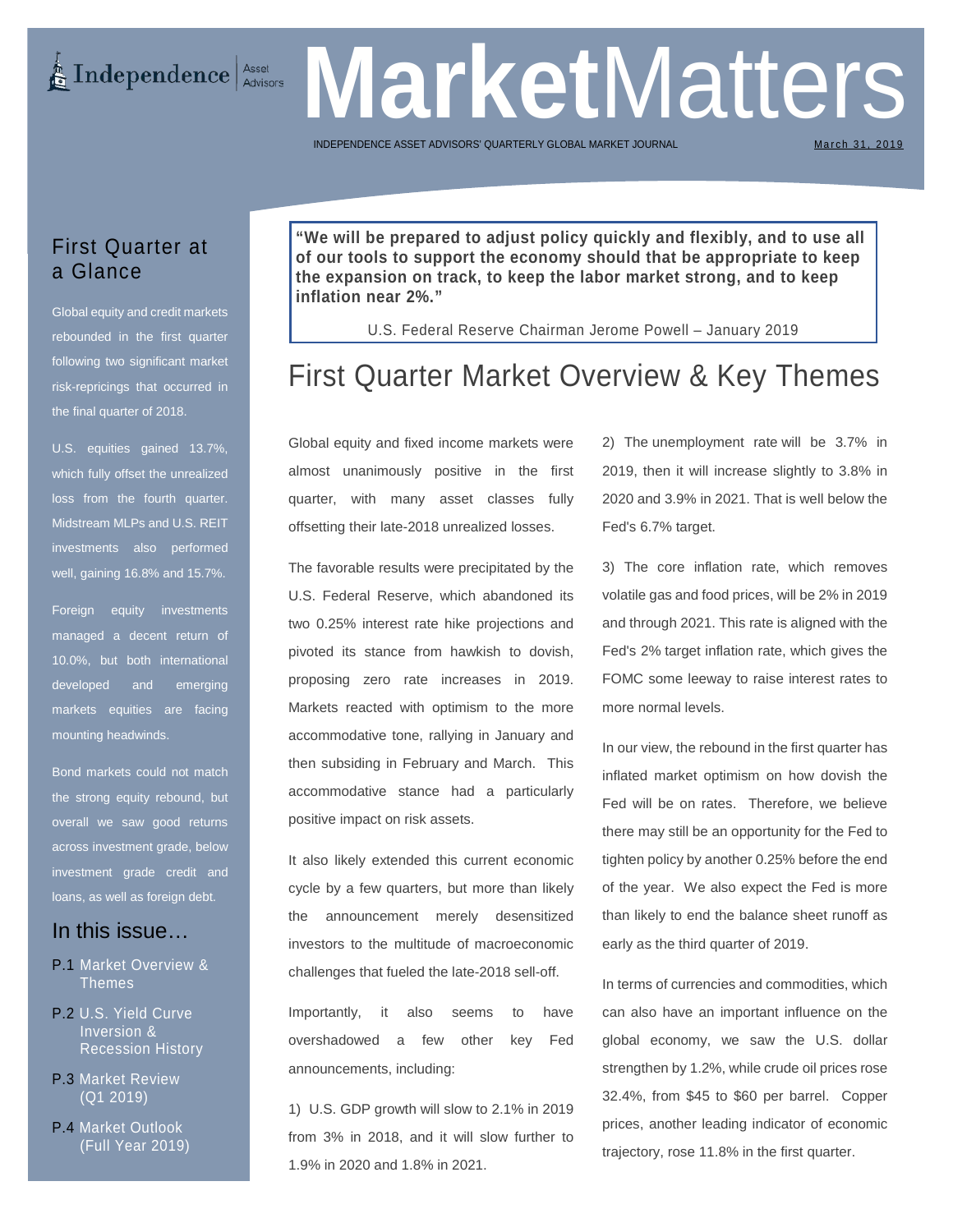



The chart identifies each instance of yield curve inversion over the past 56 years, as measured by the difference between 10-year and 2-year U.S. Treasury yields.

In all but two instances, every curve inversion has resulted in a hard landing and recession.

We have experienced two yield curve inversions over the past 4-months, but neither occurred between the 2-year and 10-year U.S. Treasuries.

Despite these yield curve inversions, we do not see evidence to support a recession in 2019. This opinion is supported in the comments below.

In terms of economic growth, the economy is growing more slowly. GDP results for the fourth quarter showed the economy expanded at a 2.2% annual pace, well below the 2.6% estimate and the 3.4% growth rate in the previous period. While we do not have enough data to accurately predict first quarter growth, from the information we do have, it appears to have slowed even more. Note that we do expect growth to rebound back to about a 2.0% annualized pace in the second quarter, but that remains far lower than the bounce back during the first half of 2018, when second quarter GDP measured 4.2%.

When we look at the current economic expansion, it has been methodical – akin to a tortoise rather than a hare – with an average of 2.3% growth. The growth in the fourth quarter of 2018 was directly attributable to the stimulus effects of the tax cut on investment and consumer spending. However, these tailwinds are fading and the natural growth rate of the U.S. economy, from a demand and supply perspective, is reverting back closer to 2.0%. We expected this growth downshift to occur in 2019 or 2020, but it appears to be happening right now, and our estimation is that by the end of the third quarter, the year-over-year GDP growth rate will be 2.0%, or slightly less.

Given this outlook, it is possible that we move into a recession as we enter the 11<sup>th</sup> year of the economic expansion. However, we believe there is evidence to support a soft landing. First, the cyclical sectors of the economy, considered to be the most sensitive, including auto sales, housing capital spending, and inventories, are not considered near their peaks. Prior recessions occurred as a result of specific cyclical crashes, such as housing in 2007 or tech spending in 1999. We do not see a specific risk to any of the primary economic catalysts at this time. The second reason we believe a recession may be avoided in 2019 or 2020 is because the Federal Reserve is being much more patient and conservative in their approach in this expansion compared to previous expansions. Usually at this point in an economic expansion there is an inflation problem, with the Fed regularly responding by pushing interest rates higher. However, as evidenced by their actions at the March meeting, it appears the Fed is not planning to raise rates, meaning this could be the peak of the tightening cycle.

The typical reason for the end of an economic expansion is when the Fed overtightens. In this case the Fed seems determined not to do that, which could encourage a continuation of growth, albeit at a slower pace. Considering the growth outlook and the Fed's dovish positioning, we believe there is good evidence to support a soft landing.

#### What do we mean by a "soft landing?"

A soft landing, by definition, is a cyclical downturn which avoids recession. It typically describes attempts by central banks to raise interest rates just enough to stop an economy from overheating and experiencing high inflation, without causing a significant increase in unemployment, or a hard landing. After slashing interest rates from 5% to 0.25% in 2008, to accommodate business growth, the Federal Reserve began raising rates incrementally in 2016 to moderate growth after eight years of expansion. At the March meeting, Fed policymakers shifted to a dovish stance, forecasting rates to remain at current levels this year, which is contrary to guidance it suggested at the December meeting of two 0.25% hikes in 2019. The Federal Open Market Committee also pledged to start slowing the shrinking of its balance sheet in May and stop the drawdown altogether at the end of September. The economic growth projections were also lowered for this year by a full percentage point to 2.1%. Interest rates in the United States have averaged 5.7% from 1971 until 2019, reaching an all-time high of 20% in 1980 and a record low of 0.25% in 2008. Current rates reflect continuing low inflation expectations.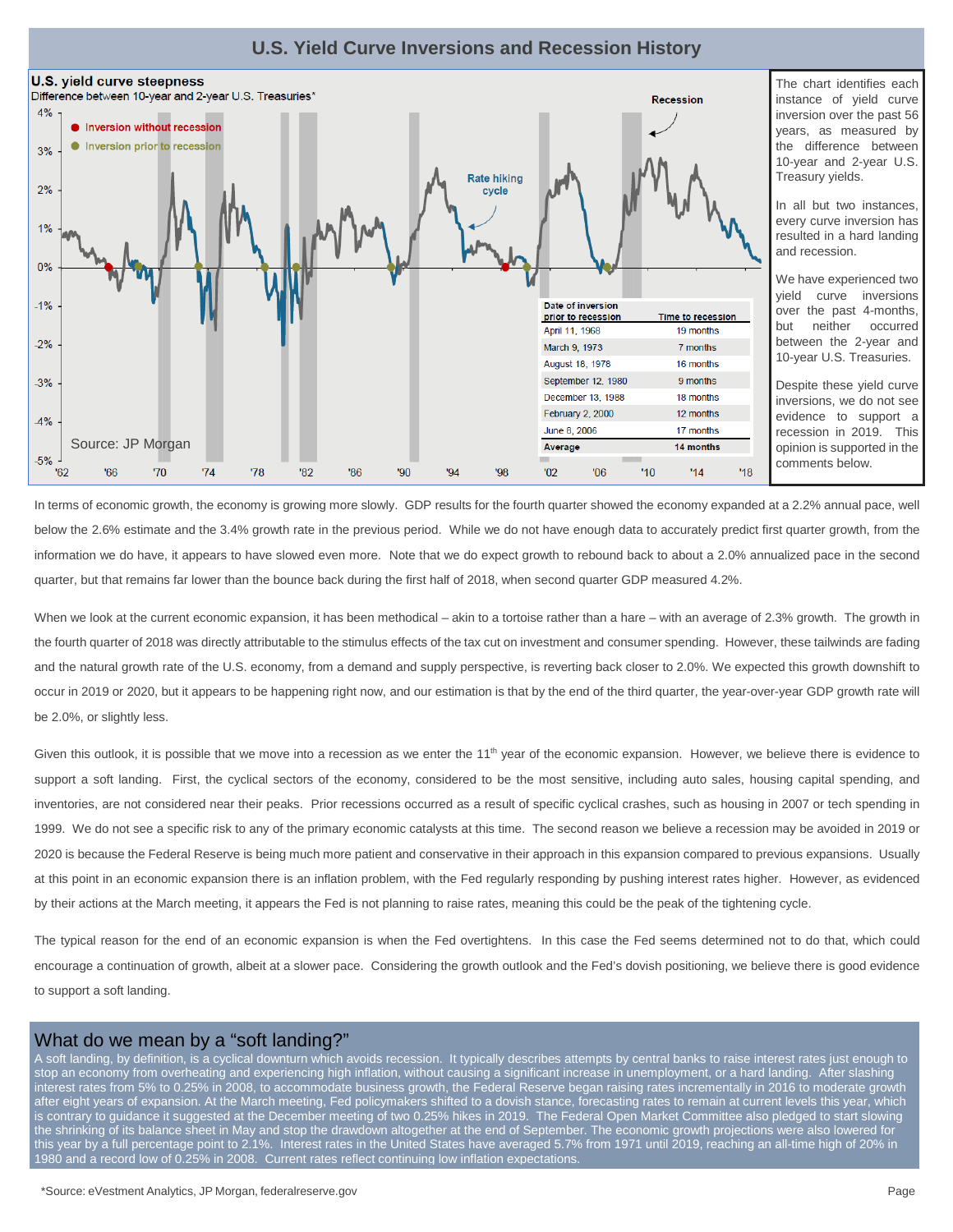## 2019 First Quarter Global Yield & Asset Class Review



#### **U.S. Equities**

Domestic equities fully recovered from the fourth quarter loss by gaining 13.7% in the first quarter. January was particularly strong with the S&P 500 Index up 8.0% following the Fed's confirmation that it would adjust planned interest rate hikes to compensate for deteriorating economic momentum (also the U.S. government shutdown ended.) Momentum slowed during the quarter, however, with February and March returning 3.2% and 1.9%, respectively. The moderation of gains occurred as investors balanced the Fed's accommodative tone with the broader implications for economic growth.

#### **Midstream MLPs**

Energy infrastructure investments performed very well during the first quarter, gaining 16.8%. This return was nearly adequate to fully offset the unrealized loss for the fourth quarter, and improved the 1-year Alerian MLP Index return to positive 15.1%. For perspective, the MLP 1-year result outperformed the S&P 500 index by 5.6%. Looking back, we see the Alerian has gained 5.6% since January 2008 compared to 8.3% for the S&P 500 Index. This is a lower relative return, but patient investors were rewarded with a significantly higher rate of income during that period.

#### **U.S. REITs**

The Dow Jones U.S. Select REIT Index gained an impressive 15.7% in the first quarter. The unrealized gain was predominately attributable to REIT common equity, which returned 12.4%,

supported by a boost of healthy economic indicators and easing long-term interest rates. REIT preferreds also rebounded, gaining 9.3%. Despite the strong first quarter return, the traditional "core" segments of the REIT market appeared under structural pressure, with institutional investors reassessing their exposures, as asset pricing appeared fragile to the downside.

#### **Foreign Equities**

Foreign equities managed a decent return in the first quarter, gaining 10.0%, but both international developed and emerging markets equities are facing mounting headwinds. The unresolved Brexit negotiations continue to pressure European markets, geopolitical issues remain, trade remains a serious concern, and economic growth is showing signs of a slowdown amid weak industrial production and exports.

#### **Preferred Securities**

After declining 4.3% in 2018, the S&P U.S. Preferred Stock Index gained 8.0% during the first quarter. Preferreds provide high relative dividend income compared to common U.S. equities, 5.4% at quarter end, but have demonstrated a meaningfully higher rate of volatility during negative periods in the market. Note that 72% of the Index is comprised of Financials.

#### **U.S. Investment Grade Bonds**

The Barclays U.S. Aggregate Bond Index gained 2.9% in the first quarter. The index finished the period yielding 2.9%, which is down from 3.3% at year-end. This is also 2.1% below the 30-year

average. Duration, which measures the sensitivity of the price of a bond to a change in interest rates (the higher the duration, the greater the sensitivity), moved lower to 5.8 years. This is 1-year higher than the 30-year historical average. Taxable bonds are priced at a \$2.30 premium.

#### **U.S. Municipal Bonds**

U.S. tax-exempt bonds were in line with their taxable peers, gaining 2.9%. Municipals are expensive at a \$9.20 premium, but the taxequivalent yield of 3.9% makes them attractive for coupon-clippers. In addition, the default rate remains near the historical low, and issuance and demand are balanced.

#### **U.S. High Yield Bonds**

High yield bonds rebounded in the first quarter alongside U.S. equities. The spread-to-worst at quarter-end was 4.5%, roughly 1.3% below the 30-year average. Defaults were again lower, despite the fourth quarter risk-repricing, ending the quarter at 0.9%, a full 3.0% below the 30-year average rate. While default rates were at about the same place preceding the 2008 recession, there does not seem to be a direct correlation between the two. For comparison, default rates were roughly 10% and 6% before the 1990 and 2001 recession, respectively.

#### **U.S. Leveraged Loans**

Bank loans performed well in 2018 before repricing in December. The asset class has yet to fully recover, but it managed to gain 4.0% in the first quarter. We are less optimistic about this asset class though, as loans typically reward investors when interest rates are set to rise.